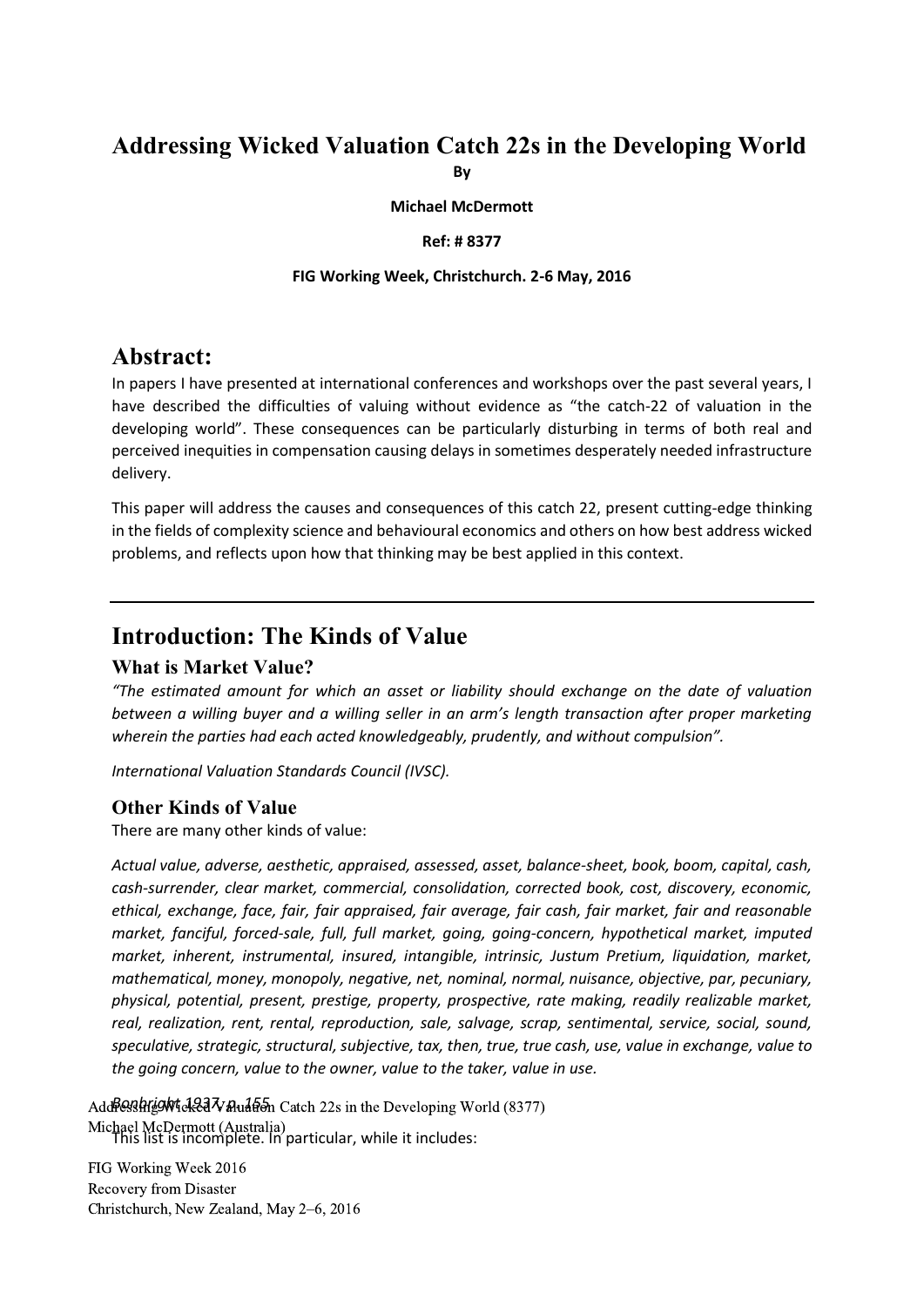### **Intrinsic value:**

A valuation based upon the development and complexity of something: how differentiated, articulated and hierarchically integrated the existent is).

It omits extrinsic (utility) value and systemic value:

### **Extrinsic Value:**

How practical something is in a context

### **Systemic Value**:

How things are and compared to how they should be. For example, highly developed valuations are more systemically valuable than unarticulated, poorly supported valuations. Systemic value requires systemic thought and planning and the development of the understanding of complicated matters (Hartman 1967).

### **A Qualitative Articulation of Values**

It also fails to provide a qualitative articulation of values, such as that provided by the German philosopher Max Scheler (1874-1938), who claimed that we rank values in every experience we have – from superficial (use/pleasure) value at level 1 to deep (sacred) value at level 4. In between, level 2 refers to life values – character, integrity and so on, and level 3 enfolding intellectual values such as justice, beauty, and truth (McGilchrist, p. 160).

### *ANY AND ALL OF THESE VALUES CAN IMPACT ON MARKET VALUE.*

## **Wicked Problems and Catch 22s**

So when addressing valuations in the developing world, we valuers can have "wicked problems" on our hands:

### **Wicked Problem:**

A wicked problem is one that is very hard and potentially impossible to solve because of its multilayered complexities and the lack of information about them. When you solve one part of a wicked problem, you raise others (Horn, 2001).

### **Catch 22:**

A catch 22 is a situation in which someone is in need of something that can only be had by not being in need of it. This catch 22 is:

To develop, the Developing World needs properly functioning property markets. To have properly functioning property markets, you need to develop.

# **Valuers and Wicked Problems**

When addressing wicked problems, we are tempted to throw up our hands and collapse them into a formula. However, valuers no authority to do that if the market does not, and no authority not to do so when the market does.

Valuers are market readers, meaning that they must examine transactions to see how they comply Addreshthe wilefer i wan af market value. And if they den will reserve transactions provide evidence for their Mic**%aluaticDs:**mb**herefone**Jia) valuer imposing his understanding on a market that valuer does not understand is incompetent to read that market.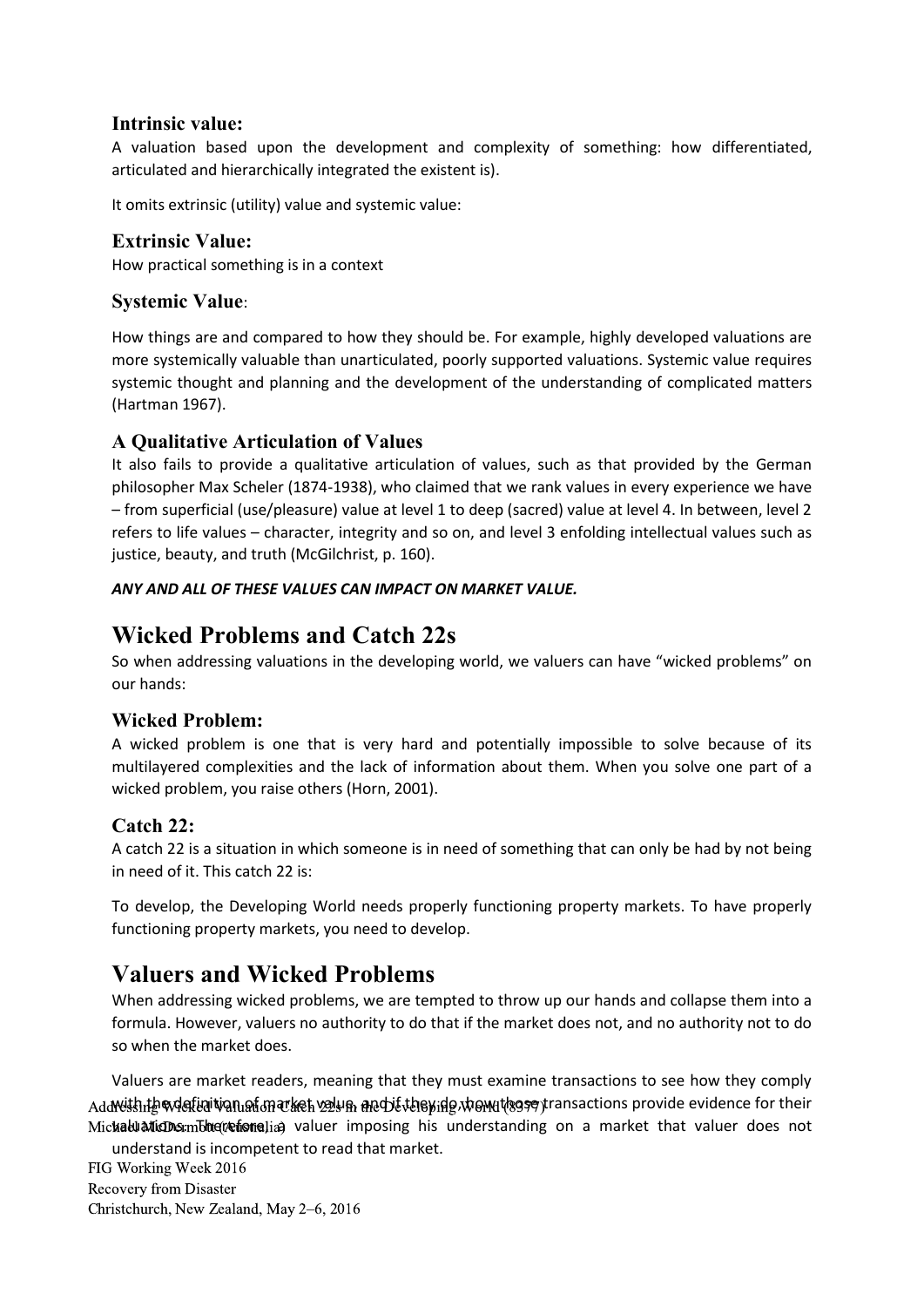In determining that responsibility, there are different duties of care for different valuation purposes. For example, to be fit for purpose for rating and taxing valuations, high level generalisations may be acceptable (such as banding in the U.K.) (low systemic value). At the other extreme, for compulsory acquisitions, as meticulous a valuation as is possible in the relevant market is required. (high systemic value).

So when entering a market to read it, at whatever level of duty of care comprises due diligence in the context, the valuer's primary role is to report what the market thinks the property is worth, and (if there is a difference) not what the valuer thinks it's worth, and that decision is to be evidence based.

Therefore, a key to addressing the wicked problem is for the valuer to ask …

### **"Who is in the market for this property, and how will they value it?"**

The assumption is that in a well-functioning property market, the deal will always be made at market value, in accordance with the above definition, between a market-savvy vendor and THE market-savvy purchaser who is ready, willing and able to employ the property concerned to its "highest and best legal use". In deciding that use, the whole spectrum of values is employed by the market, not merely the level 1 utility or extrinsic value.

For example, hundreds of millions can be paid for works of art, the only extrinsic value of which is to be looked at. One cannot value a Leonardo Da Vinci painting by the replacement cost of the materials used in its production. While one may claim that the millions are spent in anticipation that they will get millions more when it's resold, that anticipation itself is based on the assumption that the market will continue to demand the painting – a demand that requires qualitative valuations, not mere utilitarian ones.

### **Pathological Valuations**

Following Scheler, the psychiatrist Iain McGilchrist (McGilchrist 2009) noted the effects that strokes have on the way people value things, has identified a pathological imbalance in the way western cultures value things, with an over-emphasis on extrinsic / utility value at the expense of all other forms – in particular, intrinsic value – having a commonality with some right hemisphere stroke victims:

"As things are re-presented in the left hemisphere, it is their use-value that is salient. In the world it brings into being, everything is either reduced to utility or rejected with considerable vehemence, a vehemence that appears to be born of frustration, and the affront to its 'will to power'. The higher values of Scheler's hierarchy, all of which require affective or moral engagement with the world, depend on the right hemisphere" (Ibid, p. 161).

In short, he asserts that in the west, the mentally unbalanced have taken over the asylum.

Currently, this Gorgonic gaze on one form of value to the expense of all the rest is what drives what Phillip Bobbitt has termed "the Market State" (Bobbitt 2002), whereby, instead of nation states looking to the fair distribution wealth amongst its members, market states are about dismantling welfare, and states getting out of the way of individuals maximising their own welfare. Amongst them are those value sets are best described by W.C. Fields' slogan, "never give a sucker an even break". With that approach to markets, we can look forward to a world where one will find:

Addressing Wicked Valuation Catch 22s in the Developing World (8377)<br>Misharl McDawortt (Australia) Michael McDermott (Australia)

Who'd never heard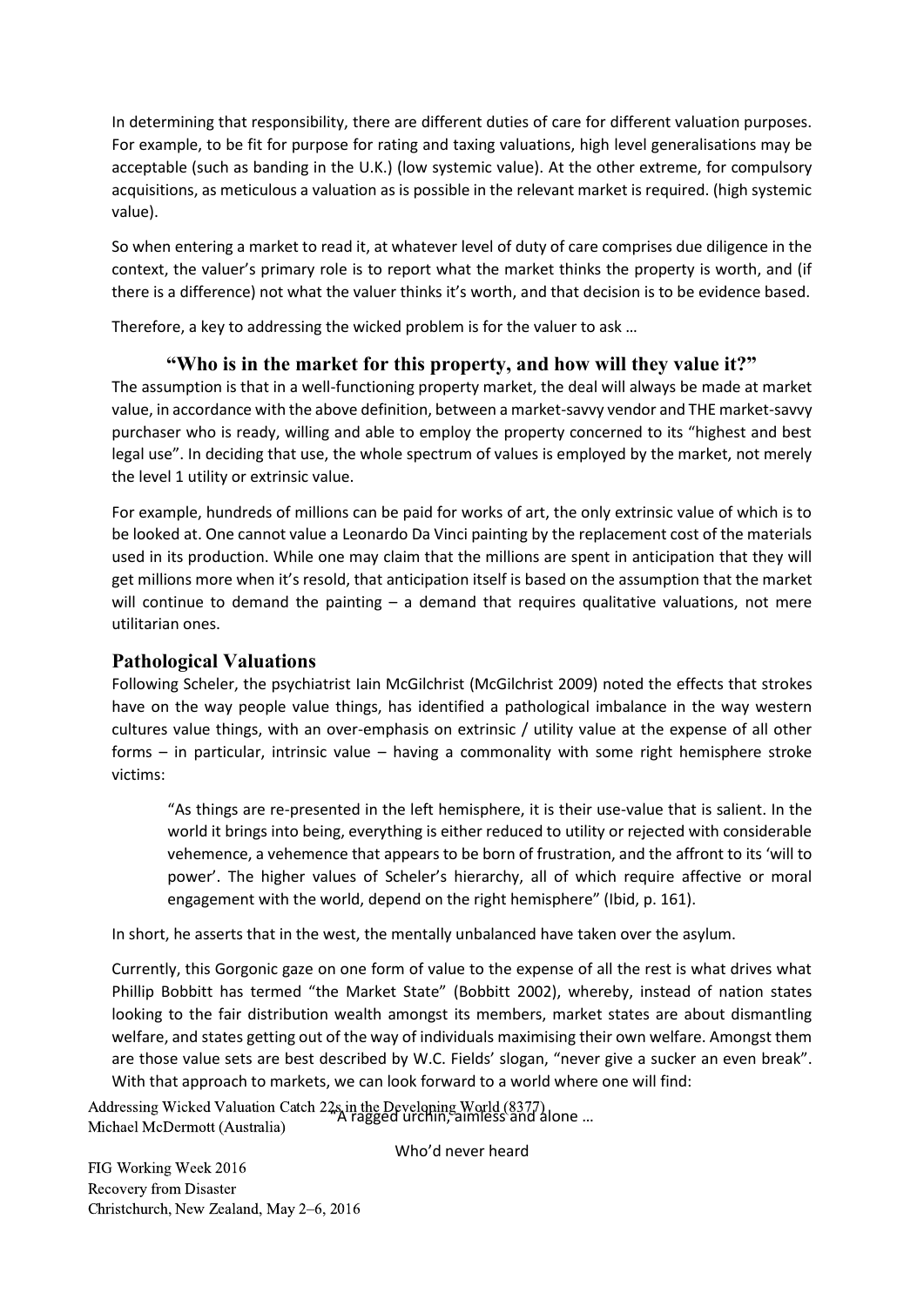Of any world where promises were kept,

Or one could weep because another wept".<sup>1</sup>

To avert this fate, Bobbitt claims that currently emerging market states must "provide public goods because that is precisely what the market cannot do" (p. 814), because in a market the devil takes the hindmost. These "goods" actually being part of Scheler's level 2 values – "loyalty, civility, trust in authority" etc. (ibid).

In the 1920s, Alfred North Whitehead referred to "the extreme doctrine of materialistic mechanism" (Whitehead 2011, p. 97), which now mainstream in Bobbitt's Market States and is precisely that seen as pathologically imbalanced by McGilchrist.

### **Realistic Valuations**

The truth is quite different from that which such reductionist fantasists imagine it to be:

"Our most complex mental tasks are usually carried out NOT by the "classical mechanics" of rational actor theory … but rather by a set of analogy making and metaphor mapping abilities that form the core of human cognition" (Casebeer 2008, pp. 656-657; emphasis mine).

As Zak (2011) and others have pointed out, despite folk wisdom to the contrary markets are mainly moral places, because people are mainly moral:

"Indeed, market exchange in moderately regulated economies is predicated on the notion that most people, most of the time, behave morally – albeit in the shadow of enforcement ... Not only do morals underpin markets, but intriguing new evidence suggests that markets may strengthen moral values" (Zak 2011 p. 212).

To characterise markets as sociopathic is as stupid and unfair, but as unthinkingly natural, as to characterise any groupings by the character of people within the group that we love or hate.

But that still leaves markets containing seriously disturbed individuals. In particular, in some domains if corporations behaved otherwise, that is, morally and with level 2, 3 and 4 values, they would be breaking the law. So their CEO's are legally forced to behave as psychopaths, even when they are not: "it's business; nothing personal".

As corporations are artefacts, not organisms, by nature they have no regard for the feelings of others or capacity to maintain enduring relationships, no regard for the safety of others, no capacity to experience guilt, and no inhibitions about lying and conniving others for profit, or not conforming to social norms with respect to lawful behaviours. They are profit making machines, full stop.

These machines are legal persons; there are two basic kinds of person. Natural persons, who are organic, and artificial persons, and association of persons invested in law with personality. They are given that status in law on the premise that they are "a collection or succession of natural persons forming a corporation" (Osborn 1964, p.240). I will leave to the lawyers how a corporation can be "willing" in terms of the definition of market value in any sense stronger than a car can be said to be willing to climb a hill. "Will" is a quality possessed by the driver, not the car, a corporation, or any other artifice.<sup>2</sup> A psychopath has a will; a car or a corporation does not. So I what happens when such

Addressing Wicked Valuation Catch 22s in the Developing World (8377)

MichwllMADdemotthAShielda)f Achilles", quoted on pp. 816-817 of Bobbitt's book of the same name (Bobbitt 2002).

FIG<sup>2</sup> Wenkin §a Weeks 2016 ently campaigning to be the Democratic candidate for President of the USA, wants Rec6©ርଡ଼ଫ Thion Dines tenhood challenged, particularly any conflation of the legal fiction's rights with those of Christchurch, New Zealand, May 2–6, 2016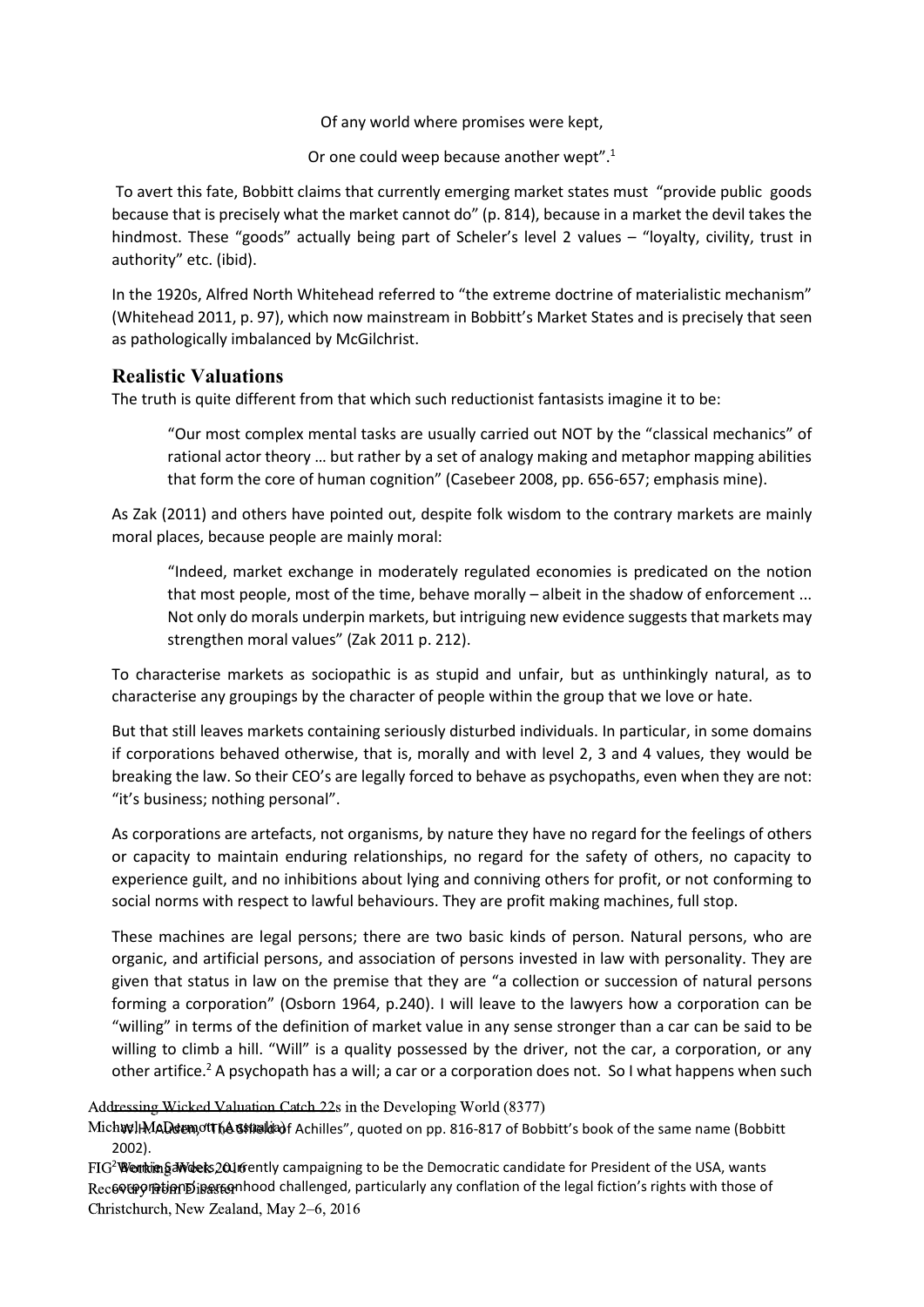a seriously deficient person, more deficient than a psychopath in terms of the IVSC definition, "attempts" to make a deal to buy unregistered lands in a market full of wicked problems and catch 22s? Can such a deal ever satisfy the IVSC definition of market value?

# **Analysis of Sales to Differentiate Pathological and Realistic Market Transactions**

This workshop is about dealing with disasters. I put it to you that some of the most prevalent disasters of all worldwide are those inflicted upon individuals and communities by predatory/parasitical behaviour of others, be they states, corporations, individual psychopaths or whatever. Being the sucker that does not get an even break and ending up landless can be a monumental disaster at many scales.

Therefore, I submit that assessing the compliance of a transaction to the IVSC definition of market value is one essential step in implementing Scheler's level 3 values – justice being done, and being seen to be done, seen to be the truth, no matter what the character of the individuals involved.

There have been many laudable efforts to ensure proper market value when government acquisitions have to be made in this context: they include FIG Commission 9's Recommendations for Good Practice in Compulsory Purchase and Compensation, $3$  and similar high safeguard standards such as the World Bank's, the Asian Development Bank's and others.

BUT: applying those standards can be a wicked problem, with a catch 22 in the mix. Without addressing that problem to a sufficient degree to sort out the sheep from the wolves, there will be as close as is possible on this planet, which is very close - hell to pay. The devil WILL take the hindmost.

Current attempts to address these problems include but are not limited to the UN-HABITAT/GLTN and RICS initiatives concerning the valuation of unregistered lands, the FAO initiative on valuation standards, and the IVSC's Exposure Draft Framework for International Professional Standards.

Another international organisation, NAMATI, has recently introduced a Community Land Protection Facilitators Guide, which includes a section on the valuation of community land and natural resources, so communities can better appreciate what they may have to sell. In this process, "community members use simple math to calculate the monetary value that they are already receiving from natural resources gathered from their common lands, forests and waters" (p.8).

However, that is insufficient to make them competent parties to a market value transaction in terms of the IVSC definition. They must also have a sufficient idea of what the property is worth to the parties wanting to buy it to be sufficiently knowledgeable to meet the definition.

For example; assume someone found a DaVinci painting in a garage sale, bought it for 20 dollars, and sold it at auction for 20 million dollars. Which sale better satisfied the IVSC definition?

Similar trades not in compliance with the IVSC definition have been going on for centuries, and have caused centuries of simmering resentments, passed on in communities and fostering eternal enmities.

civil or criminal liability for the firm's wrongdoing – liability that a real person could never dodge" (Lofgren FIG 2020 Gokping 706 bek 2016

 $\overline{a}$ 

Addrassina Wisked. Hel អោយ Adrel Pas ex thp Pe; el prins West He & Milion of their personhood as justifiable MichechMeDheunotk Australin pose of a corporation has always been to shield its executives and directors from

Recoืbetpsf/omvoystig.oet/resources/publications/figpub/pub54/figpub54.pdf

Christchurch, New Zealand, May 2–6, 2016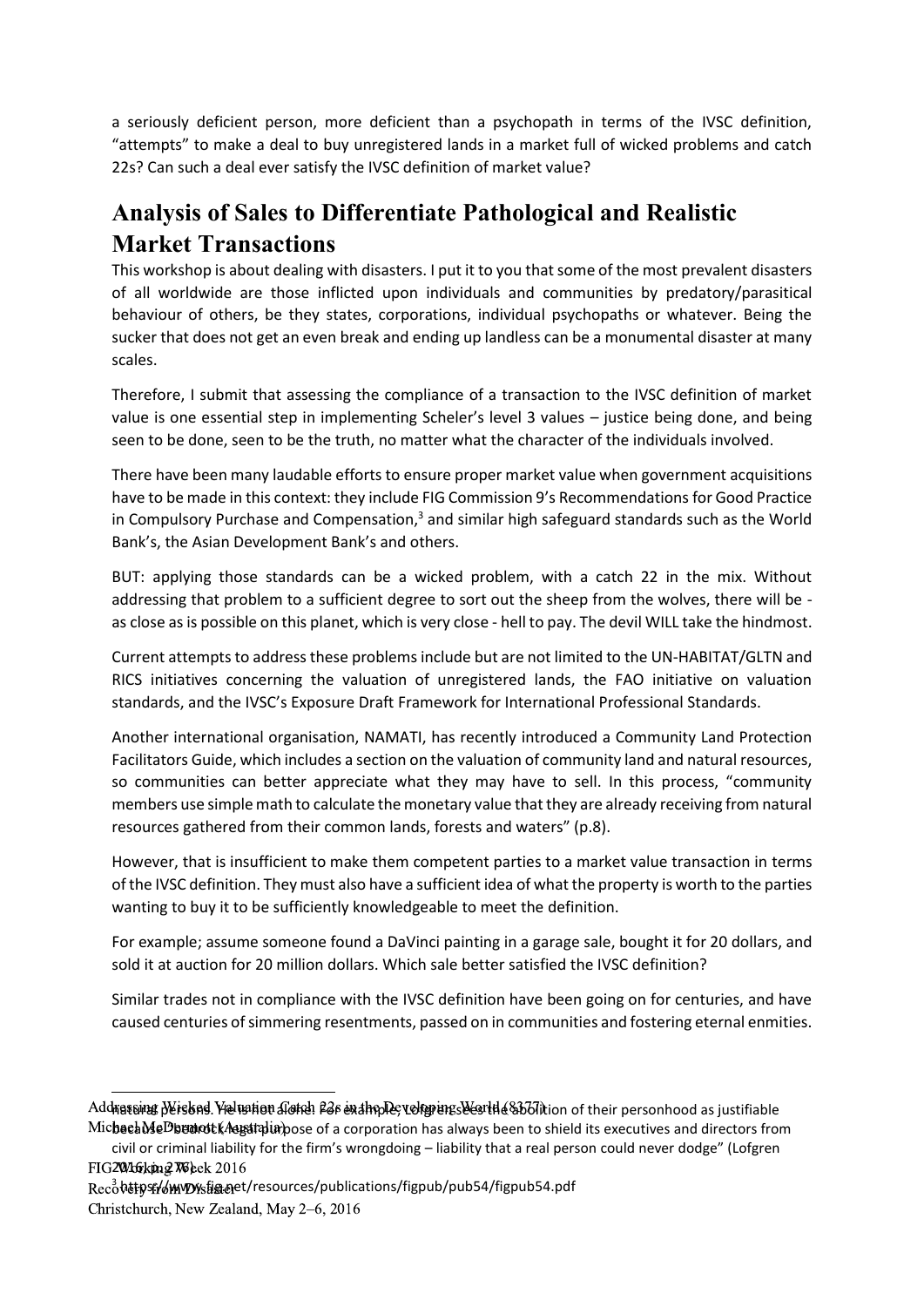The most promising path to resolve such difficulties is to go beyond Scheler's level 1 values, and realise that rules, although often necessary, will never be sufficient, and that, as "attention is inescapably bound up with value" (McGilchrist, p. 28) …

That "the nature of the attention one brings to bear on anything alters what one finds" (ibid, p. 29), and we must find a different way of thinking from the west's pathological way of seeing everything as nothing but a machine. Instead:

"We must learn to use a different kind of seeing: to be vigilant, not to allow … options to be too quickly foreclosed by the narrower focussing [of machinist thinking]" (p. 164).

You can be sure of one thing. Any valuer who considers that market value in such wicked contexts can be reduced to a formulaic, mechanical answer, the kind of thinking that those suffering from Asperger's syndrome, right hemisphere stroke victims, and other merely machine thinkers are utterly incompetent to address wicked valuation problems.

That is because people make markets, and complete (non-pathologised) people have all Scheler's value grades, and machines do not. Machines may facilitate markets, but people make those machines as well as the markets.

On the other hand, competent valuers recognise all the relevant ranges of focus and ranges of values that are relevant in the market concerned. They do that via McGilchrist's vigilance. From their (necessarily) years of experience, they recognise that markets operate through the now scientifically demonstrated "primacy of affect", which, like "value-ception" (p. 160), shapes and frames - and to that extent determines - our per-ceptions, including those of market value:

"We do not make choices about whether we like something on the basis of explicit assessment, a balance sheet, weighing up its parts. We make an intuitive assessment of the whole before any cognitive processes come into play, though they will, no doubt, later be used to 'explain', and justify, our choice. "We make an assessment of the whole at once, and pieces of information about specific aspects are judged in the light of the whole, rather than the other way around (though these pieces of information, if there are enough that do not cohere with our idea of the whole, can ultimately cause a shift in our sense of the whole)" (p. 184).

"The fact that it is clear to all of us these days that our unconscious wishes, intentions, choices can play a huge part in our lives seems not to be noticed" [by machinist thinkers] (p. 188).

AND those unconscious wishes etc. play a huge part in determining market values.

## **How Valuers are to Address Wicked Problems**

All of the above makes clear what valuers should do when faced with wicked valuation catch 22s in the developing world.

First thing; they must themselves get beyond the catch 22 by evolving their way beyond it - use different kinds of seeing, as McGilchrist puts it, including all those that markets do, such as the heuristics pointed out by behavioural economists such as Gerd Gigerrenzer (Gigerenzer et al 2011), and recognise that values frame fact-finding, so understanding values is preconditional to understanding markets and market values. Once they are thereby unstuck from catch 22s, they can set out to address wicked problems by studying the market itself. Because the market also has wicked problems. It decides those wicked problems as best it can, and the valuer must be able to read those  $_{\rm FIG}$ d $_{\rm AGN}$ g $_{\rm W}$ g $_{\rm SE}$ p $_{\rm G}$ i $_{\rm G}$ lly deeply in opaque markets. So we must get out into the market and ask questions Addressing Wicked Valuation Catch 22s in the Developing World (8377) Michael McDermott (Australia) Recovery from Disaster Christchurch, New Zealand, May 2–6, 2016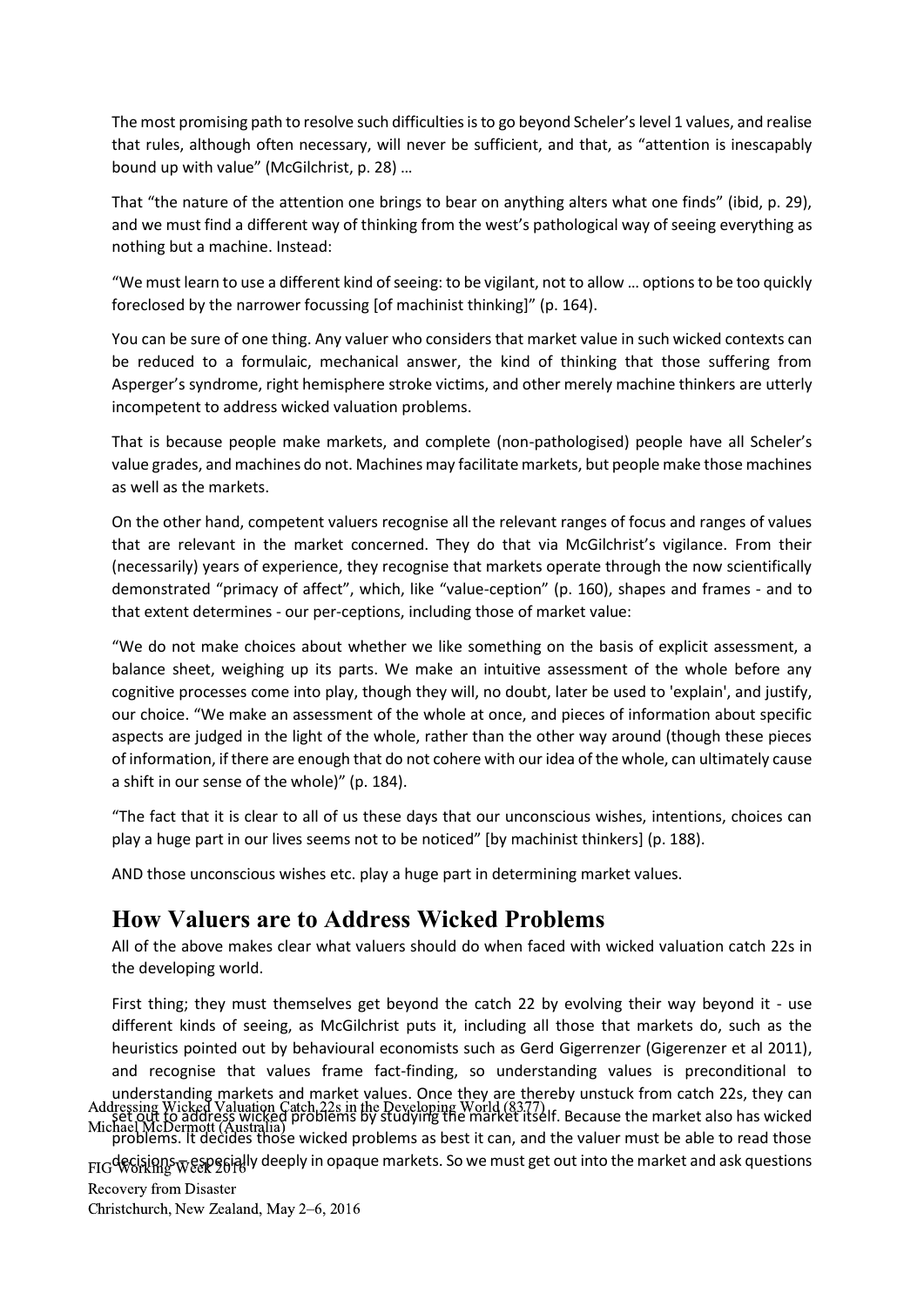of it. Discover the highest and best legal use of the property, and value to that. Wear out shoe leather and computer key-pads looking for evidence.

Once they have transcended merely mechanical thinking (which is quite possible, assuming they are not suffering from pathological levels of western machinist brainwashing, a right hemisphere stroke, or other preventing pathology), when wearing out shoe leather, as well as hard data they can look for three things:

1. Affect (how market-relevant people FEEL about the property),

2. Value-ceptions, what values people engage concerning the property, and

3. Perceptions, How the first two have shaped them, and how, by checking those perceptions against whatever empirical evidence is available to parties performing due diligence in terms of the IVSC definition, the market participants would value the property.

When wearing out the keypad, they should look for supporting data from whatever markets they consider that market would accept as relevant.

Today, there is a huge amount of data available which can help address wicked valuation problems, and help overcome the catch 22 in that market.

The internet is now widespread throughout the developing world, and so are smart phones able to access the net, and they are being used to advertise properties for sale in both the formal and informal sectors. It is at this level that valuers can best read the market in the developing world in general and unregistered properties in particular, as much government data re prices etc is non-existent or highly compromised.

Once the empirical data and the feel of the market is gathered, the next essential stage is to provide a *speaking valuation*, one from which the reader can know exactly what evidence was available, and how it was use to derive the valuation.

That way, the reader can gain a clear picture of the strengths, weaknesses, opportunities and threats not only in applying the valuation, but in the market itself. Such a valuation is valuable. Without evidence-informed judgment, it is not.

Data and heuristics articulated in the speaking valuation can be drawn from everywhere and, in the right hands, adapted to local circumstances just as comparable sales are.

In so doing, we should follow the agenda of Gigerenzer et al (2011) in their market of ideas' research program:

"1. The Adaptive Toolbox.

*What are the heuristics we use, their building blocks, and the evolved capacities they exploit?"*

"2. Ecological Rationality.

*What types of environments does a given heuristic work in?"*

*"*3. Intuitive Design. *How can heuristics and environments be designed to improve decision-making?"* Addressing Wicked Valuation Catch 22s in the Developing World (8377) Michael McD<del>ermott</del> (Al<del>istrali</del>a)